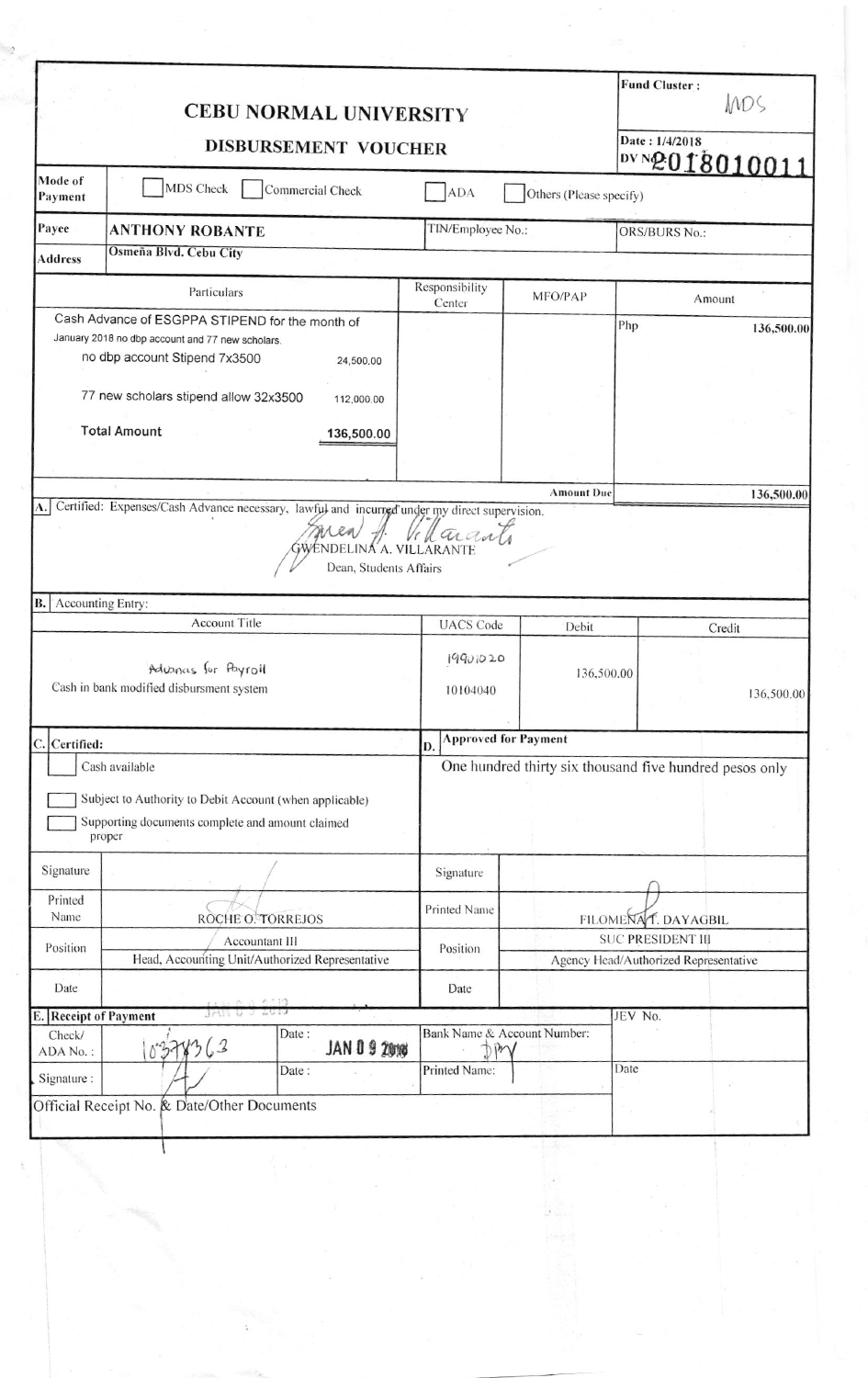|                          |                                                        |                      |                                         |                           | <b>NDS</b>                                 |            |  |  |  |
|--------------------------|--------------------------------------------------------|----------------------|-----------------------------------------|---------------------------|--------------------------------------------|------------|--|--|--|
|                          | OBLIGATION REQUEST AND STATUS                          |                      |                                         | No.                       |                                            |            |  |  |  |
|                          | Cebu Dormal University                                 |                      |                                         | Date                      | 12/13/2017                                 |            |  |  |  |
|                          |                                                        |                      | O1                                      |                           | Regular Agency Fund                        | X          |  |  |  |
|                          |                                                        |                      | 05                                      | Fund                      | Internally Generated Funds                 |            |  |  |  |
| NO.                      |                                                        | $\cdot$ 02           | 01101101                                | 2017                      | 12                                         | 0115       |  |  |  |
| Payee                    | ALOB, ET AL                                            |                      |                                         |                           | Cont. Approp.                              |            |  |  |  |
| Office                   |                                                        |                      |                                         |                           |                                            |            |  |  |  |
| Address                  |                                                        |                      |                                         |                           |                                            |            |  |  |  |
| Responsibility<br>Center | PARTICULARS                                            |                      | MFO/PAP                                 | UACS Code/<br>Expenditure | AMOUNT                                     |            |  |  |  |
|                          | Payment of stipend for the months of January to March  |                      |                                         |                           |                                            |            |  |  |  |
|                          | 2018                                                   |                      |                                         |                           |                                            |            |  |  |  |
|                          |                                                        |                      |                                         |                           |                                            |            |  |  |  |
|                          | 2018010011                                             |                      |                                         |                           |                                            |            |  |  |  |
|                          | V#                                                     |                      |                                         |                           |                                            |            |  |  |  |
|                          |                                                        |                      |                                         |                           |                                            |            |  |  |  |
|                          | <b>Account Name</b>                                    |                      |                                         |                           |                                            |            |  |  |  |
|                          |                                                        |                      | MFO <sub>1</sub>                        | 50202020                  | 3,286,500.00                               |            |  |  |  |
|                          | Scholarship Grants/Expenses                            |                      |                                         |                           |                                            |            |  |  |  |
|                          |                                                        |                      |                                         |                           |                                            |            |  |  |  |
|                          |                                                        |                      |                                         |                           |                                            |            |  |  |  |
|                          |                                                        |                      |                                         |                           |                                            |            |  |  |  |
|                          |                                                        |                      |                                         |                           |                                            |            |  |  |  |
|                          |                                                        |                      |                                         |                           |                                            |            |  |  |  |
|                          |                                                        |                      |                                         |                           |                                            |            |  |  |  |
|                          |                                                        |                      |                                         |                           | 3,286,500.00                               |            |  |  |  |
| А.                       | Certified : Charges to appropriation/allotment         | Total                | B.                                      | $\epsilon$                | Certified: Allotment available & obligated |            |  |  |  |
|                          | necessary, lawful and under my direct supervision, and |                      | for the purpose/adjustment necessary as |                           |                                            |            |  |  |  |
|                          | supporting documents valid, proper and legal.          |                      |                                         | indicated above           |                                            |            |  |  |  |
| $\epsilon$               |                                                        |                      |                                         |                           |                                            |            |  |  |  |
| Signature:               | Pillew                                                 | Villarante           | Signature:                              |                           |                                            |            |  |  |  |
| Printed Name:            | GWENDELINA A. VILLARANTE                               |                      | <b>Printed Name:</b>                    |                           | CHARLOTTE B. ROSALES                       |            |  |  |  |
| Position:                | Dean, Office of Students Affairs                       |                      | Position :                              |                           | <b>Budget Officer</b>                      |            |  |  |  |
| Date:                    |                                                        |                      | Date:                                   |                           |                                            |            |  |  |  |
| $\mathsf{C}.$            |                                                        |                      | <b>STATUS OF OBLIGATION</b>             |                           |                                            |            |  |  |  |
|                          |                                                        |                      |                                         |                           |                                            | Due and    |  |  |  |
| Date                     | Particulars                                            | ORS/JEV/RCI/RADAI No | Obligation                              | Payment                   | Not Yet Due                                | Demandable |  |  |  |
|                          | 12/13/2017 Obligation                                  |                      | 3,286,500.00                            |                           | 3,286,500.00                               |            |  |  |  |
|                          |                                                        |                      |                                         |                           |                                            |            |  |  |  |
|                          |                                                        |                      |                                         |                           |                                            |            |  |  |  |
|                          |                                                        |                      |                                         |                           |                                            |            |  |  |  |
|                          |                                                        |                      |                                         |                           |                                            |            |  |  |  |
|                          |                                                        |                      |                                         |                           |                                            |            |  |  |  |
|                          |                                                        |                      |                                         |                           |                                            |            |  |  |  |
|                          |                                                        |                      |                                         |                           |                                            |            |  |  |  |
|                          |                                                        |                      |                                         |                           |                                            |            |  |  |  |
|                          |                                                        |                      |                                         | -2014                     |                                            |            |  |  |  |
|                          |                                                        | Totals               | 3,286,500.00                            |                           |                                            |            |  |  |  |
|                          |                                                        |                      |                                         |                           |                                            |            |  |  |  |

 $\gamma$